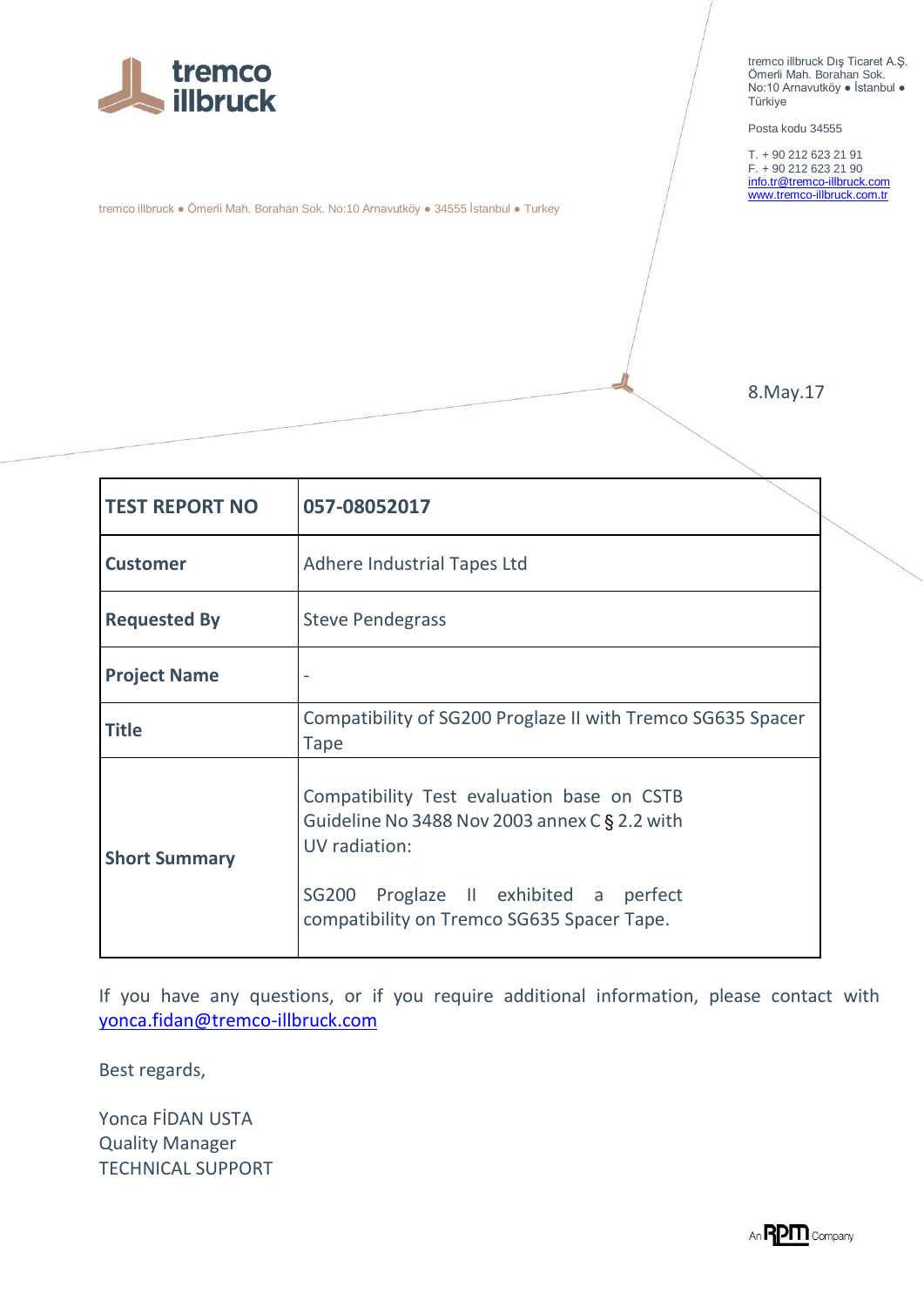

## **Tests Performed:**

The following test was performed using:

o SG200 Proglaze II (Batch 1703 0628, PtB Batch No: 1612 6315) o FS550 White ( Batch 8835291, Exp: 06.08.2017)

Compatibility test with UV radiation after 504 hours:

· UV radiation in direct exposure (Type 1)

· UV radiation through glass substrate 6mm thickness (Type 2)

| <b>Product</b>              | <b>UV Exposure</b> | <b>Results</b>                     |
|-----------------------------|--------------------|------------------------------------|
|                             |                    | <b>SG200 Proglaze II</b>           |
| Tremco SG635 Spacer<br>Tape | Type 1             | No Yellowing - No loss of adhesion |
|                             | Type 2             | No Yellowing - No loss of adhesion |

 $NC = NO CHANGE = PASS$   $\rightarrow$  No yellowing – No loss of adhesion. DOES NOT PASS  $\rightarrow$  Yellowing and/or loss of adhesion on the glass.